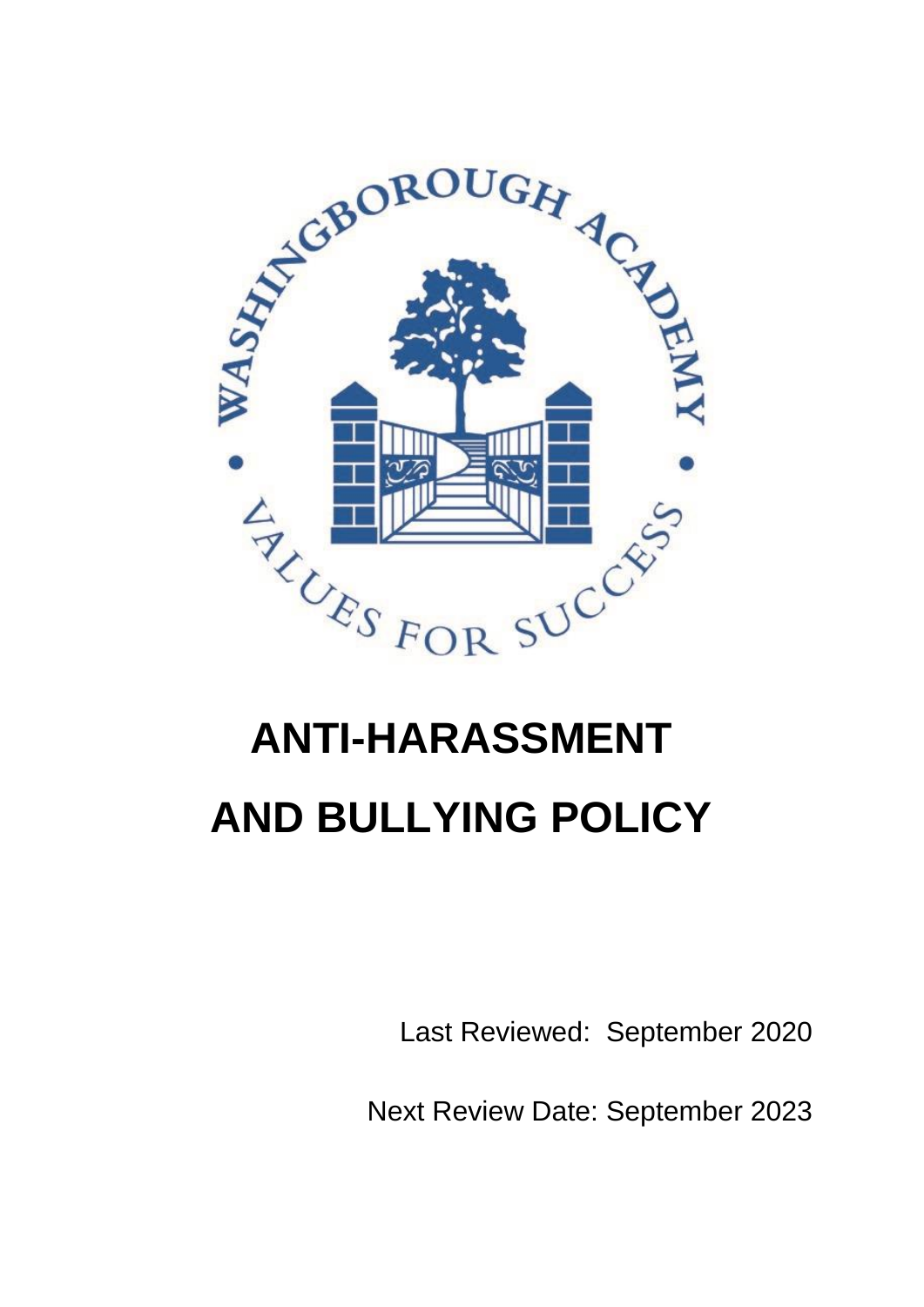

## **Introduction**

The Academy is committed to ensuring all staff are treated, and treat others with dignity and respect, free from harassment or other forms of bullying.

This policy covers harassment or bullying which occurs both in and out of the workplace, such as on Academy trips or at events or work-related social functions. It covers bullying and harassment by staff and also third parties such as students, parents, suppliers, governors or visitors to the Academy.

Staff must treat colleagues and others with dignity and respect, and should always consider whether their words or conduct could be offensive. Even unintentional harassment or bullying is unacceptable.

The Academy takes allegations of harassment or bullying seriously and will address them promptly and confidentially where possible. Harassment or bullying by a member of staff will be treated as misconduct under the Disciplinary Policy and Procedure. In some cases, it may amount to gross misconduct leading to summary dismissal.

The policy applies to every individual working for the Academy irrespective of their status, level or grade. It therefore includes Headteacher's, Heads of Department, members of the Senior Leadership Group, directors, employees, consultants, contractors, trainees, volunteers, home-workers, part-time or fixed-term employees, casual and agency staff

(collectively referred to as "you" or "Staff" in this policy).

This policy does not form part of individuals' terms and conditions of employment and is not intended to have contractual effect. It does however, reflect the Academy's current practices and all Staff are required to familiarise themselves with it and to comply with its contents. The Academy reserves the right to amend this Policy at any time or to depart from it where it is considered appropriate.

This policy should be read in conjunction with the Academy's Equal Opportunities and Diversity Policy, and its Grievance and Disciplinary Policy and Procedure.

Breach of this policy will be dealt with under the Academy's Disciplinary Policy and Procedure and, in serious cases, may amount to gross misconduct leading to summary dismissal.

## **Legislative Framework**

The Equality Act 2010 prohibits harassment related to gender, sexual orientation, marital or civil partner status, pregnancy or maternity, gender reassignment, race, colour, nationality, ethnic or national origin, religion or belief, disability or age.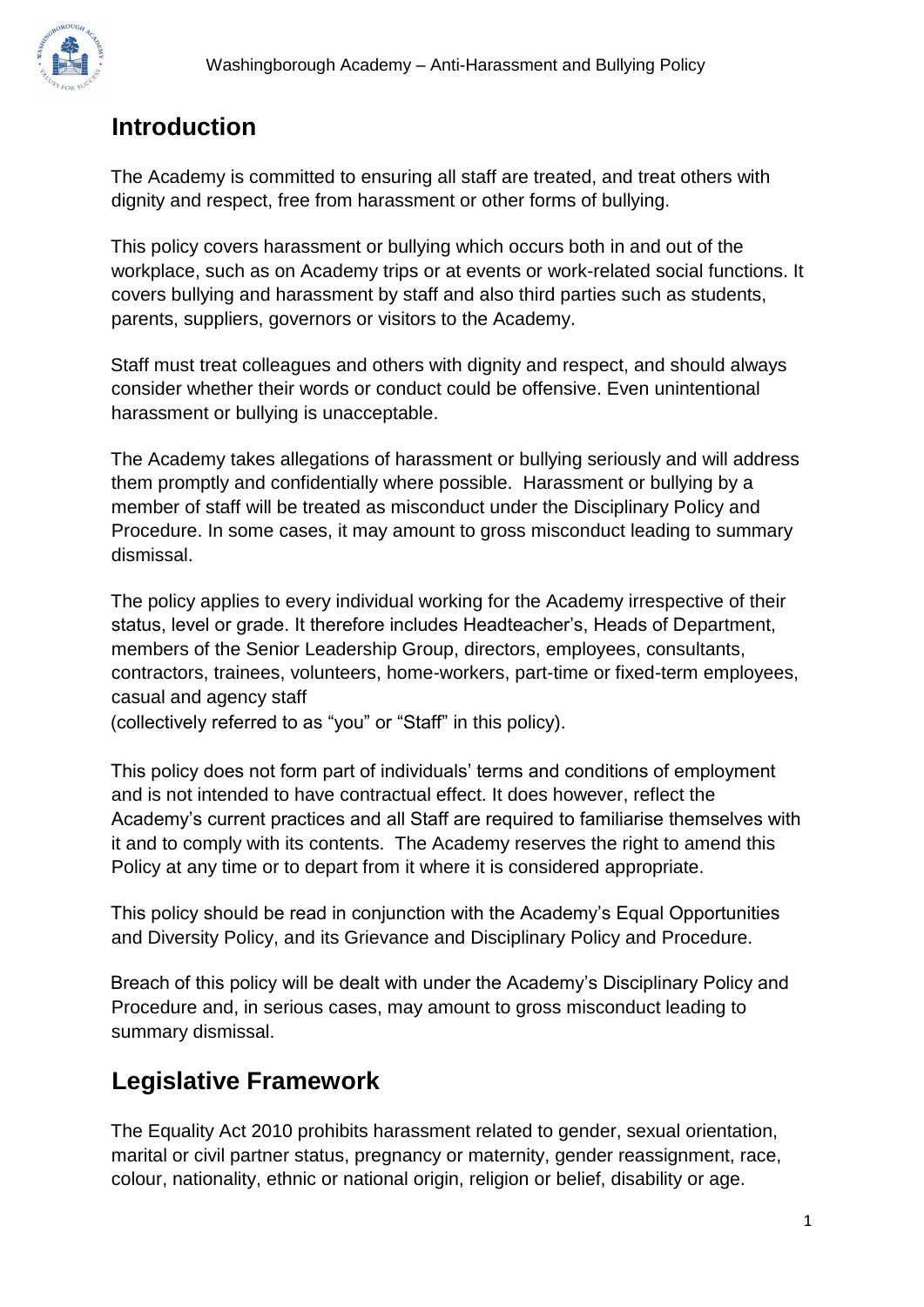The Protection from Harassment Act 1997 also makes it unlawful to pursue a course of conduct which you know or ought to know would be harassment, which includes causing someone alarm or distress.

Under the Health and Safety at Work Act 1974, the Academy has a duty to provide its Staff with a safe place and system of work.

Individual members of Staff may in some cases be legally liable for harassment of colleagues or third parties and may be ordered to pay compensation by a court or employment tribunal. In some cases, it can also amount to a criminal offence.

This policy confirms the Academy's commitment to identifying and eliminating harassment, intimidation and bullying within the work environment.

# **Bullying and Harassment**

#### **1. Harassment**

It is the Academy's policy that the harassment of any of its Staff is unacceptable behaviour. Anyone employee found to be in breach of this policy will be liable to disciplinary action, which could result in dismissal without notice.

Harassment is any unwanted physical, verbal or non-verbal conduct which has the purpose or effect of violating the recipient's dignity or creating an intimidating, hostile, degrading, humiliating or offensive environment for them. A single incident can amount to harassment.

It also includes treating someone less favourably because they have submitted or refused to submit to such behaviour in the past.

Unlawful harassment may involve conduct of a sexual nature (sexual harassment), or it may be related to the victim's gender, sexual orientation, marital or civil partner status, pregnancy or maternity, gender reassignment, race, colour, nationality, ethnic or national origin, religion or belief, disability or age.

Harassment is unacceptable even if it does not fall within any of these categories

The phrase 'relate to' is very wide and therefore covers:

- harassment based on a perception of another person, for example that the victim is gay, or is disabled, whether or not this perception is correct and even if the perpetrator knows that their perception is, in fact, wrong; and
- harassment that occurs because the victim is associated with another person, for example, someone who is harassed because they care for a disabled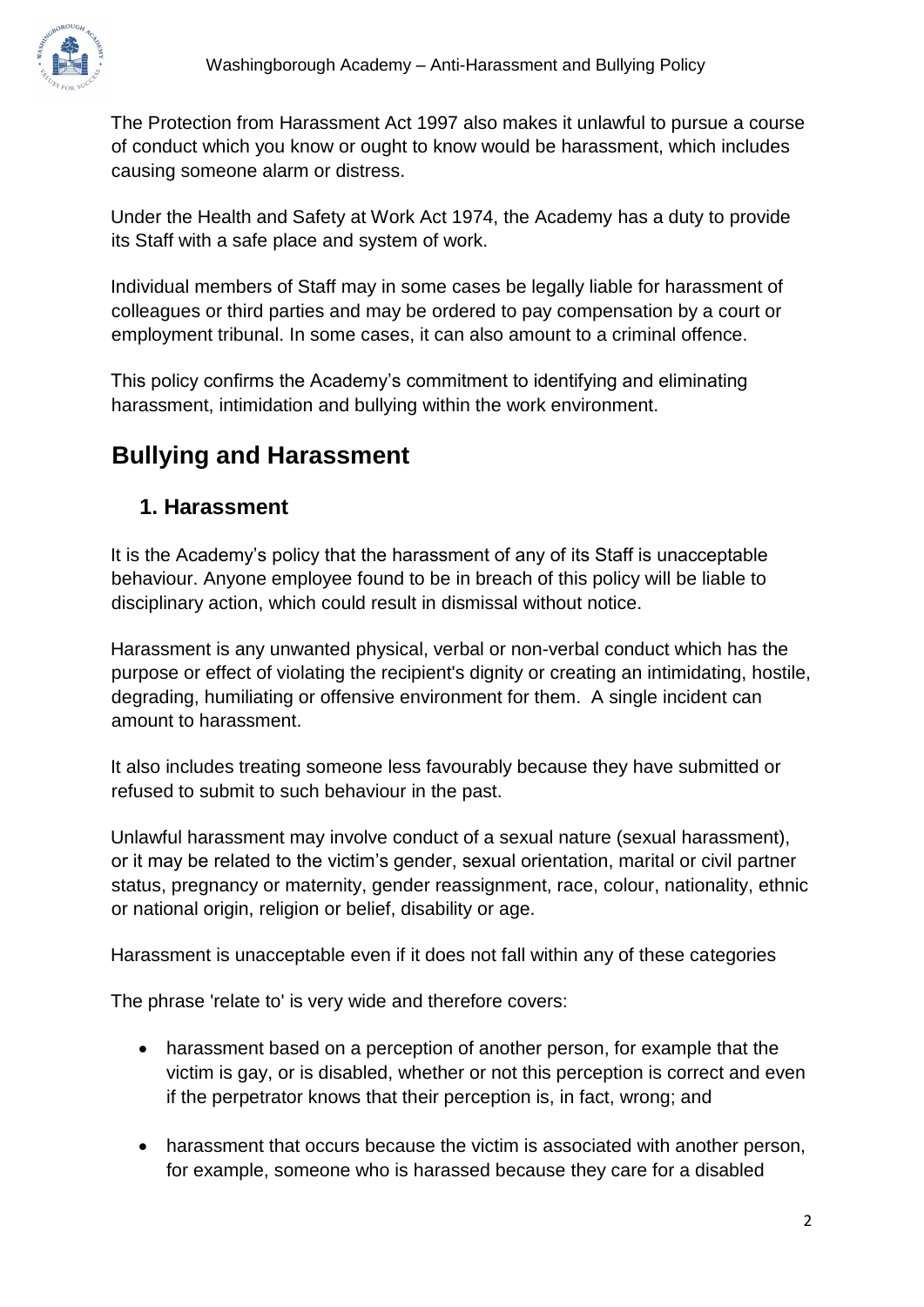

person, or who is harassed because they are friends with a transsexual person, or a white worker who sees a black colleague being subjected to racially abusive language which also causes an offensive environment for him or her.

Harassment may include:

- Unwanted physical conduct or "horseplay", including touching, pinching, pushing, grabbing, brushing past someone, invading their personal space, and more serious forms of physical or sexual assault;
- Unwelcome sexual advances or suggestive behaviour (which the harasser may perceive as harmless), and suggestions that sexual favours may further a career or that a refusal may hinder it;
- Continued suggestions for social activity after it has been made clear that such suggestions are unwelcome;
- Sending or displaying material that is pornographic or otherwise that some people may find offensive or insensitive (including e-mails, text messages, video clips and images sent by mobile telephone or posted on the internet);
- Offensive or intimidating comments, language or gestures, including shouting or behaving in an intimidating manner or insensitive jokes or pranks or banter; mocking, mimicking or belittling a person's disability;
- Racist, sexist, homophobic or ageist jokes, or derogatory or stereotypical remarks about a particular ethnic or religious group or gender;
- Outing or threatening to out someone as gay or lesbian; or

ignoring or shunning someone, for example, by deliberately excluding them from a conversation or a workplace activity. A person may be harassed even if they were not the intended "target". For example, a person may be harassed by racist jokes about a different ethnic group if they create an offensive environment for them.

The unwanted nature of the conduct distinguishes harassment from friendly behaviour that is welcome and mutual. Staff must always consider the whether their words or conduct may be considered offensive.

Harassment can occur whether or not it is intended to be offensive, as it is the effect on the victim which is important, not whether or not the perpetrator intended to harass them. Harassment or bullying is unacceptable even if it is unintentional.

## **2. Bullying**

Bullying is offensive, intimidating, malicious or insulting behaviour involving the misuse of power that can make a person feel vulnerable, upset, humiliated, undermined and threatened. Power does not always mean being in a position of authority, but can include both personal strength and the power to coerce through fear or intimidation.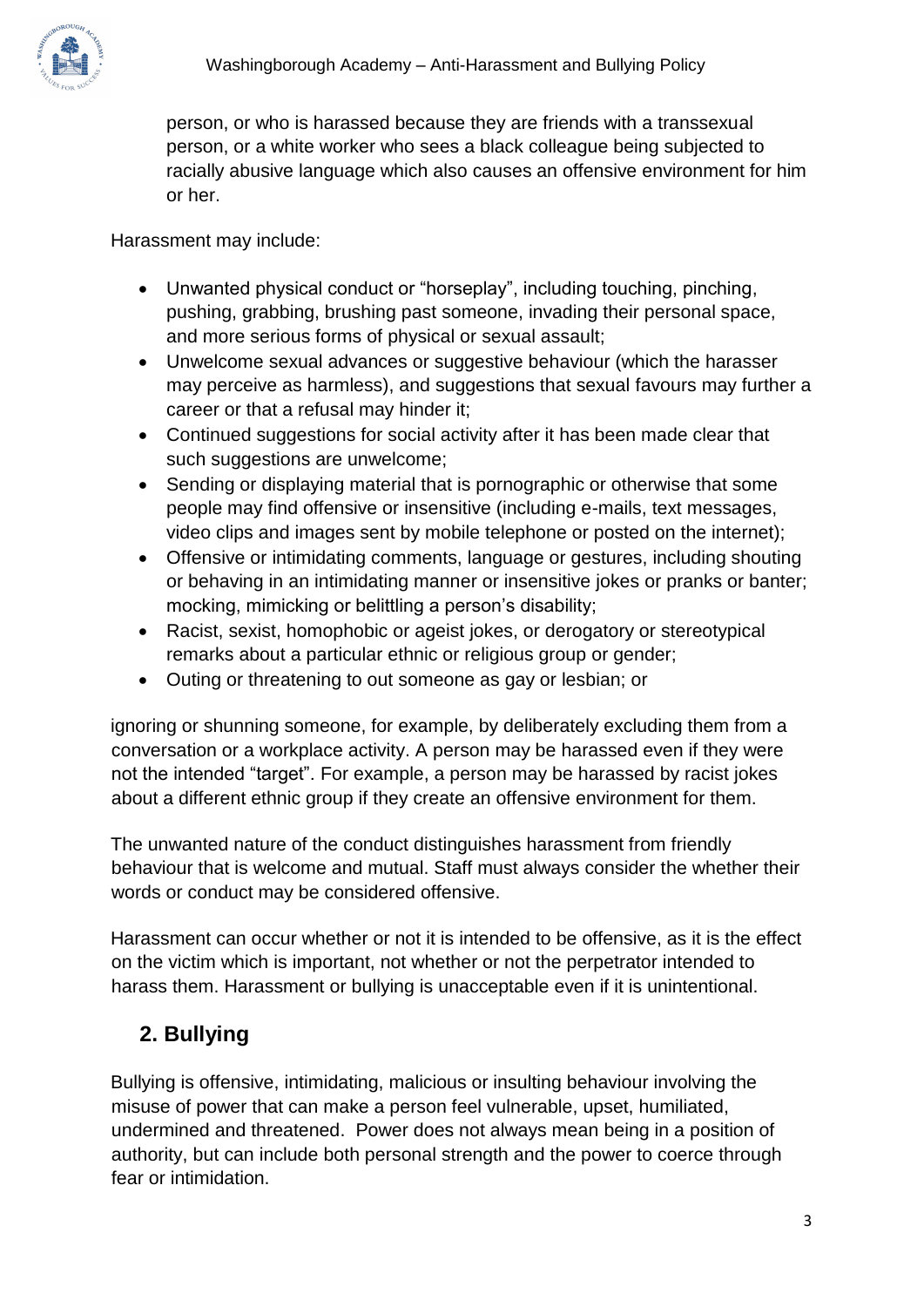

Bullying can take the form of physical, verbal and non-verbal conduct. Behaviour that is considered bullying by one person may be considered firm management by another. Most people will agree on extreme cases of bullying and harassment but it is sometimes the 'grey' areas that cause most problems. Bullying may include (this is not an exhaustive list):

- Shouting at, being sarcastic towards, ridiculing or demeaning others, picking on them or setting them up to fail;
- Physical or psychological threats;
- Overbearing and intimidating levels of supervision;
- Inappropriate and/or derogatory remarks about someone's performance;
- Abuse/misuse of authority or power by those in positions of seniority;
- Deliberately excluding someone from meetings or communications without good reason;
- Spreading malicious rumours, or insulting someone (particularly because of age, disability, gender reassignment, pregnancy and maternity, race, religion or belief, sex, or sexual orientation);
- Copying memos that are critical about someone to others who do not need to know;
- Unfair treatment;
- Making threats or comments about job security without foundation;
- deliberately undermining a competent worker by overloading and constant criticism; and
- Preventing individuals progressing by intentionally blocking promotion or training opportunities.

Bullying does not include legitimate, reasonable and constructive criticism of a worker's performance or behaviour or reasonable instructions given to workers in the course of their employment.

Any member of Staff who genuinely believes that they are being subjected to harassment or that they are being bullied should not hesitate to use the procedures set out below.

## **Harassment and bullying procedure**

Due to the seriousness with which the Academy views harassment and bullying, informal and formal reporting procedures are set out below.

All allegations of harassment and/or bullying will be dealt with seriously, promptly and in confidence. Employees who feel they have been subject to harassment and/or bullying must not hesitate in using this procedure nor fear victimisation. Retaliation against an employee who brings a complaint of harassment and/or bullying is a serious disciplinary offence which may constitute gross misconduct and could result in dismissal.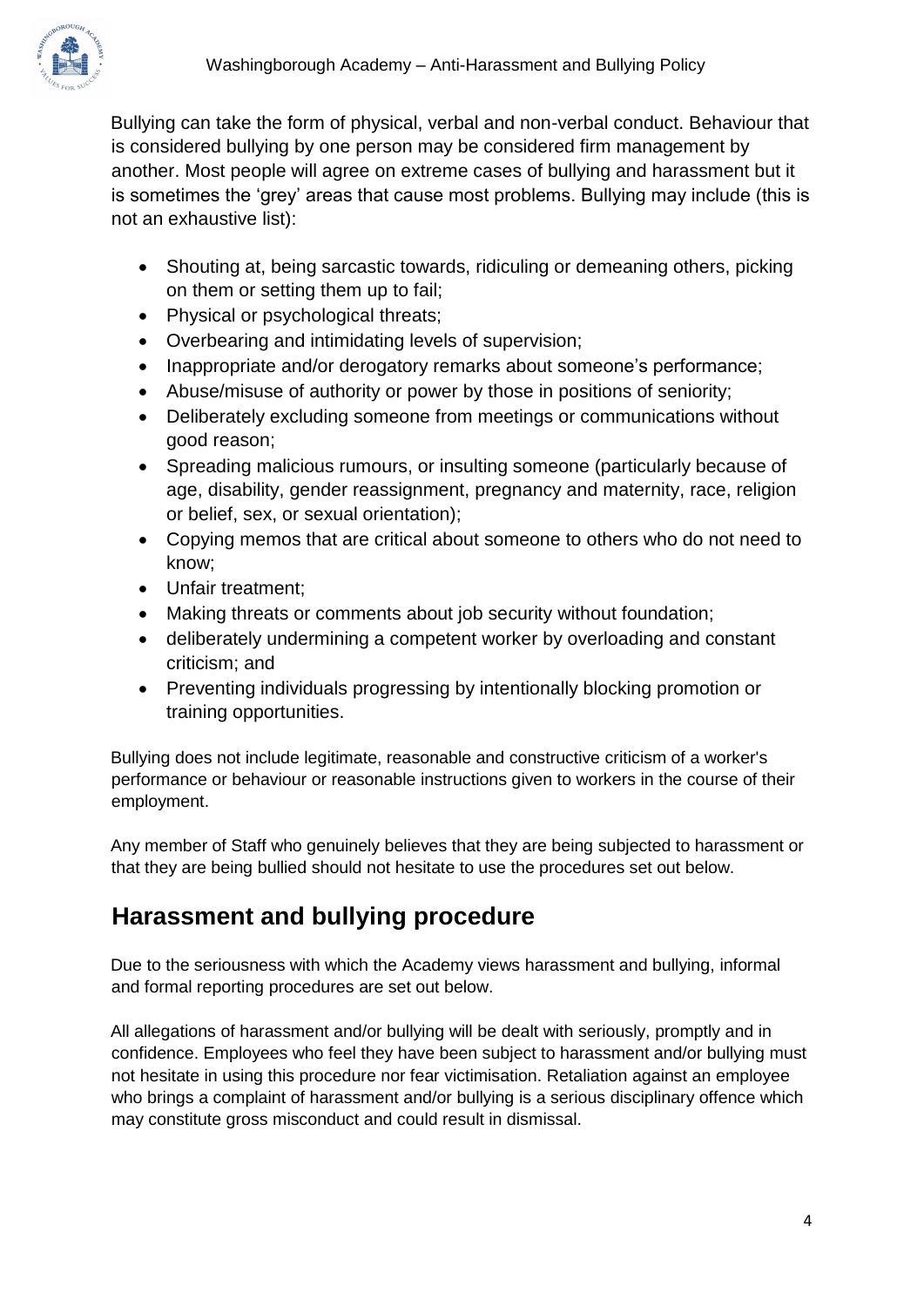

### **Informal Procedure**

If you believe you are being bullied or harassed, you should initially consider raising the problem informally with the person responsible, if you feel able to do so. You should explain clearly to them that their behaviour is not welcome or makes you uncomfortable. You should make it clear to them that you want the behaviour to stop. If this is too difficult or embarrassing to do on your own, you should speak to the Assistant Headteacher, who can provide confidential advice and assistance in resolving the issue formally or informally.

If you are in any doubt as to whether an incident or series of incidents may amount to bullying or harassment within the scope of this policy, then in the first instance you should approach either your Line Manager or Assistant Headteacher confidentially, on an informal basis, for advice. They will be able to advise you as to whether the complaint necessitates further action, in which case the matter will be dealt with formally/informally as appropriate.

If informal steps have not been successful or are not possible or appropriate, you should follow the formal procedure set out below.

#### **Formal Procedure**

If you wish to make a formal complaint about bullying or harassment, you should submit it in writing to the Headteacher, whose role is to achieve a solution wherever possible and to respect the confidentiality of all concerned. If the matter concerns that person, you should refer it to the Chair of Governors.

Your written complaint should set out full details of the conduct in question. These details should include:

the name of the harasser or bully;

the nature of the harassment or bullying;

the date(s) and time(s) when the harassment or bullying occurred;

the names of any witnesses; and

any action taken so far to attempt to stop the harassment or bullying.

As a general principle, the decision whether to progress a complaint rests with you. However, the Academy has a duty to protect all of its Staff and may be obliged to pursue a complaint independently if, in all the circumstances, it is considered appropriate to do so.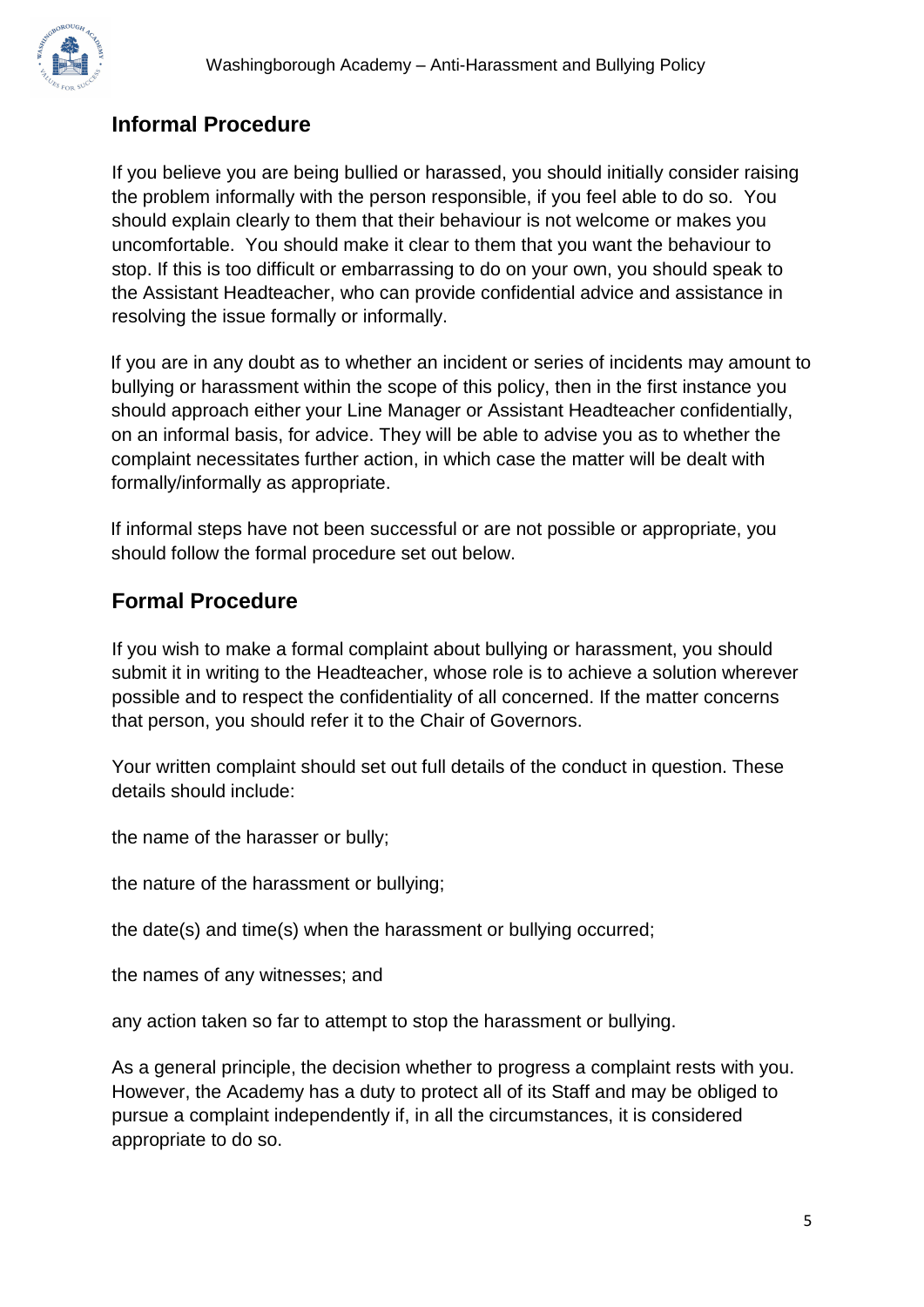

Consideration will be given to whether the alleged harasser or bully should be redeployed temporarily, or suspended on full pay or whether reporting lines or other managerial arrangements need reasonably to be adjusted pending an investigation into your written grounds of complaint and the outcome of the grievance hearing.

Further information is set out in the Academy's Grievance Policy and Procedure.

Protection from Victimisation

The Academy will take all reasonable steps to ensure that any member of Staff who makes a complaint or who participates in any investigation conducted under this policy in good faith will be protected from any form of intimidation or victimisation as a result of their involvement.

Victimisation is treating someone less favourably than others because they have in good faith, complained (whether formally or otherwise) that someone has been bullying or harassing them or another member of Staff, or have supported someone to make a complaint or given evidence in relation to a complaint.

Provided that a member of Staff acts in good faith, i.e. that they genuinely believe that what they are saying is true, they have the right not to be victimised for making a complaint or doing anything in relation to a complaint of bullying or harassment and the Academy will take appropriate action to deal with any alleged victimisation which may include disciplinary action against anyone found to have victimised that member of Staff.

Any member of Staff who considers that they have been subjected to any such intimidation or victimisation should seek support from their Lien Manager or Assistant Headteacher. They may alternatively or additionally raise a complaint in writing under the Academy's Grievance Policy and Procedure.

Any member of Staff who is, after investigation, found to have provided false information or to have acted in bad faith will be subject to disciplinary action under the Academy's Disciplinary Policy and Procedure.

## **What happens if I am accused of Bullying and Harassment?**

If someone approaches you informally about your behaviour, do not dismiss the complaint out of hand because you consider that you were only joking or because you think the complainant is being too sensitive.

You should remember that different people find different things acceptable and perceptions can differ significantly from individual to individual. It is possible that you may have offended someone without intending to do so. If this is the case, the